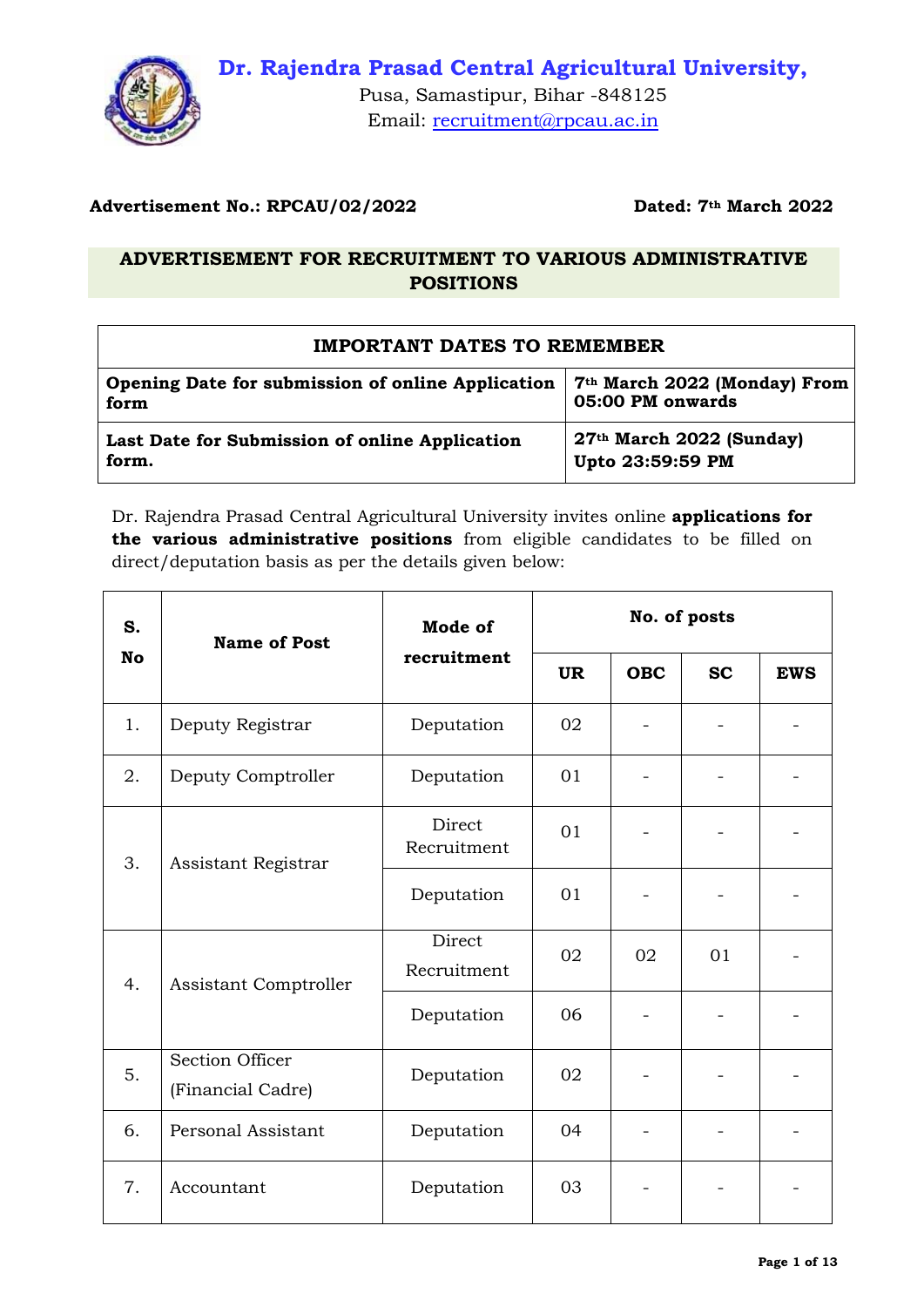| S. | <b>Name of Post</b>                  | Mode of               | No. of posts |            |           |            |
|----|--------------------------------------|-----------------------|--------------|------------|-----------|------------|
| No |                                      | recruitment           | <b>UR</b>    | <b>OBC</b> | <b>SC</b> | <b>EWS</b> |
| 8. | <b>Upper Division Clerk</b><br>(UDC) | Deputation            | 20           |            |           |            |
| 9. | Junior Stenographer                  | Direct<br>Recruitment | 10           | 05         | 03        | 02         |

Abbreviations used: UR = Unreserved, SC = Scheduled Caste, ST = Scheduled Tribe, OBC = Other Backward Class, EWS= Economically Weaker Section.

### **Note: Out of 20 posts for the post of Junior Stenographer, 02 posts for Ex-Servicemen and 01 post PwD is reserved.**

# **Application Fee:**

**1. For Deputy Registrar, Deputy Comptroller, Assistant Registrar and Assistant Comptroller** 

| General/OBC/EWS | ₹ 1000/- |
|-----------------|----------|
| SC/ST/PwD/Women | ₹ 500/-  |

### **2. For all other administrative posts**

| General/OBC/EWS | ₹ 500/-                        |
|-----------------|--------------------------------|
| SC/ST/PwD/Women | Exempted from application fees |

### **Details regarding Qualification, Experience, Age, etc., are as below:**

| 1. | <b>Name of Post</b>                                       | <b>DEPUTY REGISTRAR (On deputation)</b>                                                                                                          |
|----|-----------------------------------------------------------|--------------------------------------------------------------------------------------------------------------------------------------------------|
| 2. | Number of Post                                            | UR - 02                                                                                                                                          |
| 3. | Classification                                            | Group 'A'                                                                                                                                        |
| 4. | Pay Band and Grade Pay / Pay<br>Scale                     | Pay matrix level 12 as per 7th CPC                                                                                                               |
| 5. | Age limit                                                 | Preferably below 50 years (Relaxable as per DoPT)<br>Rules)                                                                                      |
| 6. | <b>Essential Qualification required</b><br>for Deputation | Deputation from analogous posts/Under Secretary post<br>in the grade pay of Rs. 6600/- having experience for a<br>minimum period of three years. |
| 7. | Duration of Deputation                                    | 03 years (Extendable as per GoI norms)                                                                                                           |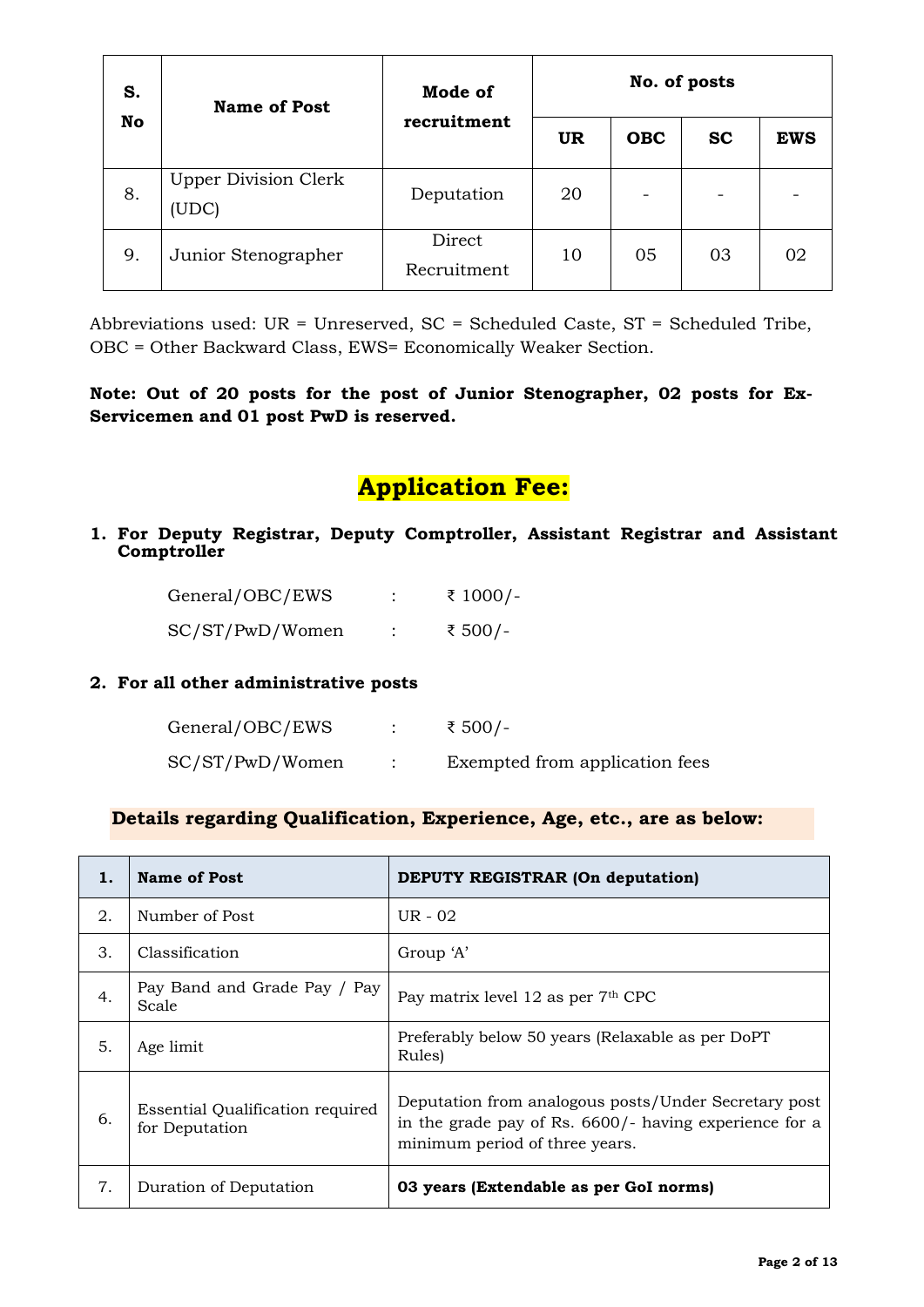| 1. | <b>Name of Post</b>                                                                    | <b>ASSISTANT REGISTRAR (Direct Recruitment)</b>                                                                                                                                                                                                                                                                                                                                                                                                                                                                                  |
|----|----------------------------------------------------------------------------------------|----------------------------------------------------------------------------------------------------------------------------------------------------------------------------------------------------------------------------------------------------------------------------------------------------------------------------------------------------------------------------------------------------------------------------------------------------------------------------------------------------------------------------------|
| 2. | Number of Post                                                                         | UR - 01                                                                                                                                                                                                                                                                                                                                                                                                                                                                                                                          |
| 3. | Classification                                                                         | Group 'A'                                                                                                                                                                                                                                                                                                                                                                                                                                                                                                                        |
| 4. | Pay Band and Grade Pay / Pay<br>Scale                                                  | Pay matrix level 10 as per 7th CPC                                                                                                                                                                                                                                                                                                                                                                                                                                                                                               |
| 5. | Age limit                                                                              | Not more than 40 years (Relaxable as per DoPT Rules)                                                                                                                                                                                                                                                                                                                                                                                                                                                                             |
| 6. | Educational<br>and<br>other<br>qualifications<br>required<br>for<br>direct recruitment | <b>Essential:</b><br>i) A Master's degree from a recognized University with<br>at least 55% of the marks or its equivalent grade of B<br>in the UGC seven-point scale.<br>ii) At least three years of relevant administrative<br>office<br>experience<br>in<br>an<br>in<br>academic/examinations/Finance<br>&<br>Accounts/<br>procurement/Human Resource<br>Management<br>in<br>Central/State Govt. /Public Sector Undertakings.<br>Desirable:<br>Good knowledge of Information & Communication                                  |
| 7. | Period of Probation                                                                    | 02 years                                                                                                                                                                                                                                                                                                                                                                                                                                                                                                                         |
| 8. | Recruitment/<br>Method<br>of<br>Selection                                              | <b>Marks of Academic Qualification</b><br>$0.10$ x High School (Marks in percent) + 0.15 x 10+2<br>Marks (Marks in percent) $+$ 0.25 x Graduate Marks<br>(Marks in percent) + 10 Marks for PG degree (max. 50<br>marks) $+5x$ no. of years of experience in Govt./ Quasi<br>Govt./PSU (Max. 25).<br>(Total - 75 Marks.)<br>Written Examination (250 marks):<br>G. K. - 50<br>Language - 100<br>Subject Matter - 100<br><b>Interview - 100 Marks</b><br>Total Score - 25% of Academic score + 50% of<br>Written $+25%$ interview. |
|    |                                                                                        |                                                                                                                                                                                                                                                                                                                                                                                                                                                                                                                                  |
| 1. | <b>Name of Post</b>                                                                    | <b>ASSISTANT REGISTRAR (On deputation)</b>                                                                                                                                                                                                                                                                                                                                                                                                                                                                                       |
| 2. | Number of Post                                                                         | <b>UR</b> - 01                                                                                                                                                                                                                                                                                                                                                                                                                                                                                                                   |
| 3. | Classification                                                                         | Group 'A'                                                                                                                                                                                                                                                                                                                                                                                                                                                                                                                        |
| 4. | Pay Band and Grade Pay / Pay<br>Scale                                                  | Pay matrix level 10 as per 7th CPC                                                                                                                                                                                                                                                                                                                                                                                                                                                                                               |
| 5. | Age limit                                                                              | Not more than 40 years (Relaxable as per DoPT Rules)                                                                                                                                                                                                                                                                                                                                                                                                                                                                             |
| 6. | <b>Essential Qualification required</b><br>for Deputation                              | Deputation: A person having analogues post on                                                                                                                                                                                                                                                                                                                                                                                                                                                                                    |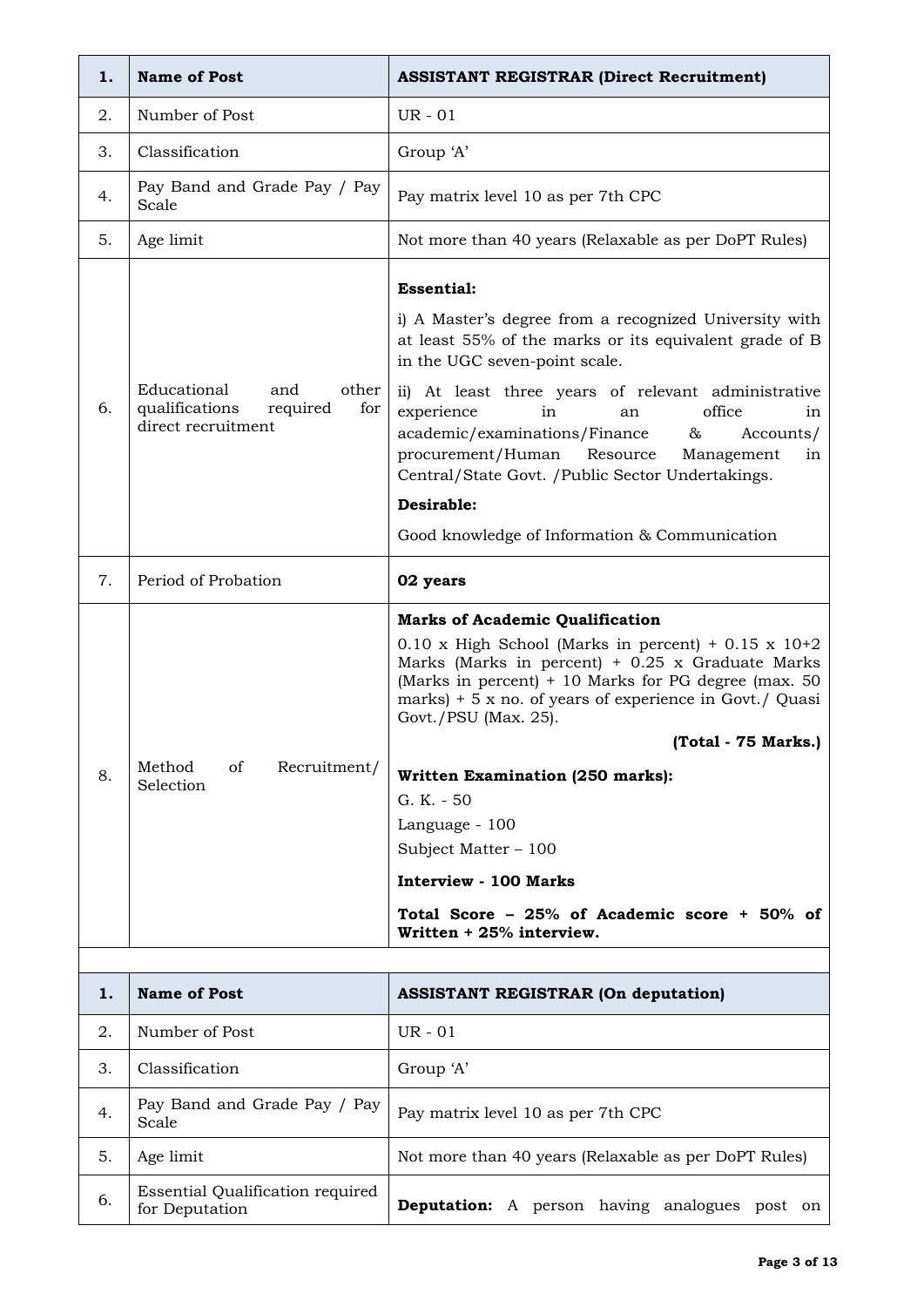|    |                                                                                        | regular basis or at least six years' experience as Section<br>Officer or equivalent in the pay band of Rs. 9300-<br>34800 with grade pay of Rs. 4800 in central/State                                                                                                                                  |
|----|----------------------------------------------------------------------------------------|--------------------------------------------------------------------------------------------------------------------------------------------------------------------------------------------------------------------------------------------------------------------------------------------------------|
|    |                                                                                        | Govt. or PSUs.                                                                                                                                                                                                                                                                                         |
| 7. | Duration of Deputation                                                                 | 03 years (Extendable as per GoI norms)                                                                                                                                                                                                                                                                 |
| 1. | <b>Name of Post</b>                                                                    | <b>ASSISTANT COMPTROLLER (Direct Recruitment)</b>                                                                                                                                                                                                                                                      |
| 2. | Number of Post                                                                         | $UR - 02$ , $OBC - 02$ , $SC - 01$ (Total 05)                                                                                                                                                                                                                                                          |
| 3. | Classification                                                                         | Group 'A'                                                                                                                                                                                                                                                                                              |
| 4. | Pay Band and Grade Pay / Pay<br>Scale                                                  | Pay matrix level 10 as per 7th CPC                                                                                                                                                                                                                                                                     |
| 5. | Age limit                                                                              | Not more than 40 years (Relaxable as per DoPT Rules)                                                                                                                                                                                                                                                   |
|    |                                                                                        | <b>Essential:</b>                                                                                                                                                                                                                                                                                      |
|    |                                                                                        | i) A Master's degree from a recognized University with at<br>least 55% of the marks or its equivalent grade of B in<br>the UGC seven-point scale.                                                                                                                                                      |
| 6. | other<br>Educational<br>and<br>qualifications<br>required<br>for<br>direct recruitment | ii) At least three years of relevant administrative<br>office<br>experience<br>in<br>an<br>in<br>academic/examinations/Finance<br>Accounts/<br>&<br>procurement/Human Resource<br>Management<br>in<br>Central/State Govt. / Public Sector Undertakings.                                                |
|    |                                                                                        | Desirable:                                                                                                                                                                                                                                                                                             |
|    |                                                                                        | Good knowledge of Information & Communication                                                                                                                                                                                                                                                          |
| 7. | Period of Probation                                                                    | 02 years                                                                                                                                                                                                                                                                                               |
|    |                                                                                        | <b>Marks of Academic Qualification</b><br>$0.10$ x High School (Marks in percent) + $0.15$ x $10+2$<br>Marks (Marks in percent) $+$ 0.25 x Graduate Marks<br>(Marks in percent) $+10$ Marks for PG degree (max. 50)<br>marks) $+5x$ no. of years of experience in Govt./ Quasi<br>Govt./PSU (Max. 25). |
|    |                                                                                        | (Total - 75 Marks.)                                                                                                                                                                                                                                                                                    |
| 8. | Recruitment/<br>Method<br>of<br>Selection                                              | Written Examination (250 marks):                                                                                                                                                                                                                                                                       |
|    |                                                                                        | G. K. - 50                                                                                                                                                                                                                                                                                             |
|    |                                                                                        | Language - 100                                                                                                                                                                                                                                                                                         |
|    |                                                                                        | Subject Matter $-100$                                                                                                                                                                                                                                                                                  |
|    |                                                                                        | <b>Interview - 100 Marks</b>                                                                                                                                                                                                                                                                           |
|    |                                                                                        | Total Score - $25\%$ of Academic score + $50\%$ of<br>Written + 25% interview.                                                                                                                                                                                                                         |
|    |                                                                                        |                                                                                                                                                                                                                                                                                                        |

|    | <b>Name of Post</b>          | <b>ASSISTANT COMPTROLLER (On deputation)</b> |
|----|------------------------------|----------------------------------------------|
| 2. | Number of Post               | UR - 06                                      |
| 3. | Classification               | Group 'A'                                    |
| 4. | Pay Band and Grade Pay / Pay | Pay matrix level 10 as per 7th CPC           |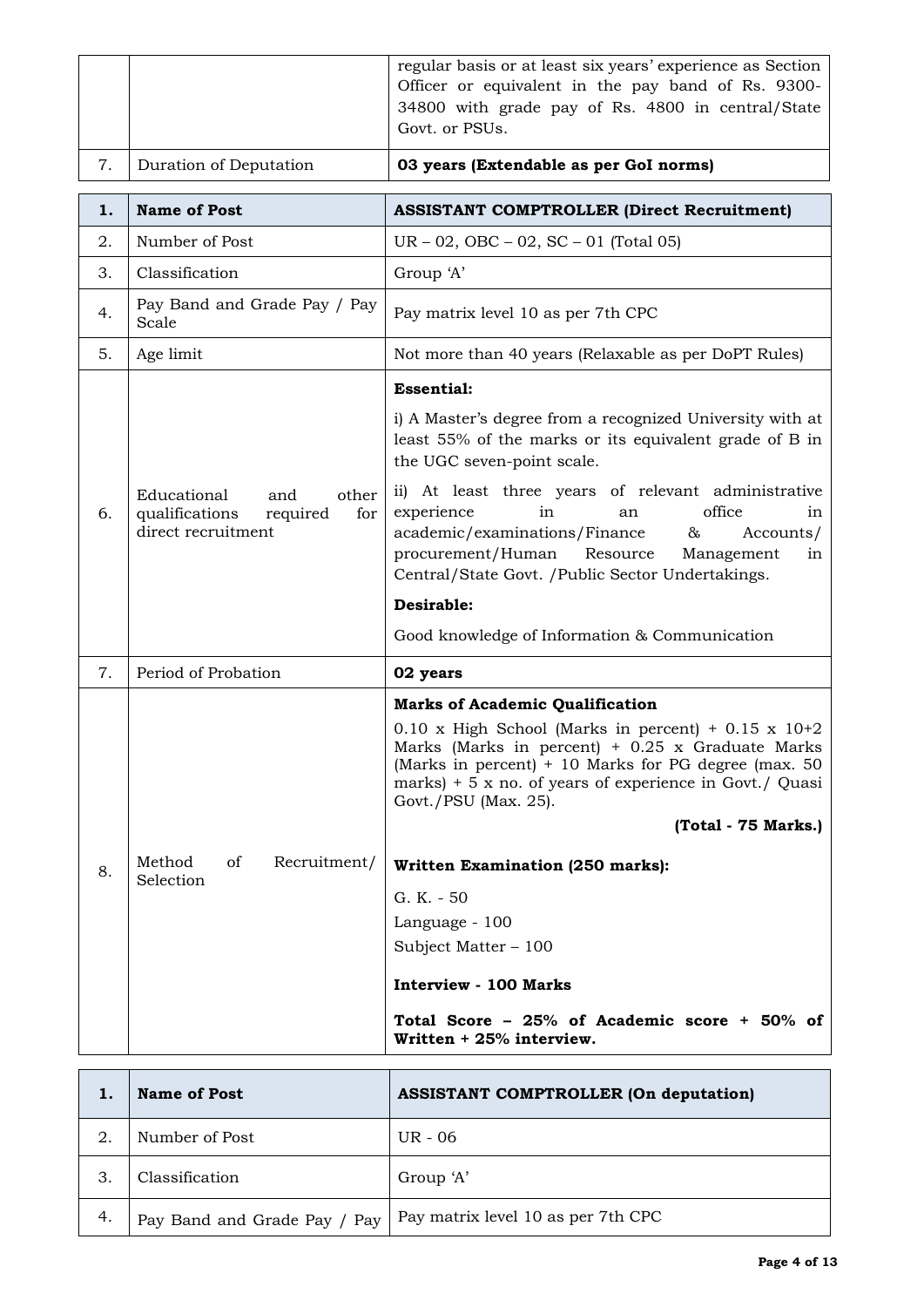|    | Scale                                                     |                                                                                                                                                                                                                                                           |
|----|-----------------------------------------------------------|-----------------------------------------------------------------------------------------------------------------------------------------------------------------------------------------------------------------------------------------------------------|
| 5. | Age limit                                                 | Not more than 40 years (Relaxable as per DoPT Rules)                                                                                                                                                                                                      |
| 6. | <b>Essential Qualification required</b><br>for Deputation | <b>Deputation:</b> A person having analogues post on<br>regular basis or at least six years' experience as Section<br>Officer or equivalent in the pay band of Rs. 9300-34800<br>with grade pay of Rs. 4800 in central/State Govt. or<br>PSU <sub>s</sub> |
| 7. | Duration of Deputation                                    | 03 years (Extendable as per GoI norms)                                                                                                                                                                                                                    |

| 1. | Name of Post                                       | <b>SECTION OFFICER [Financial cadre]</b><br>(On deputation)                                                                                                                                                                                                |
|----|----------------------------------------------------|------------------------------------------------------------------------------------------------------------------------------------------------------------------------------------------------------------------------------------------------------------|
| 2. | Number of Post                                     | $UR - 02$                                                                                                                                                                                                                                                  |
| 3. | Classification                                     | Group 'B'                                                                                                                                                                                                                                                  |
| 4. | Pay Band and Grade Pay / Pay<br>Scale              | Pay matrix level 8 as per 7th CPC                                                                                                                                                                                                                          |
| 5. | Age limit                                          | Not more than 40 years (Relaxable as per DoPT Rules)                                                                                                                                                                                                       |
| 6. | Essential Qualification required<br>for Deputation | <b>Deputation:</b> At least three years of experience as an<br>Accountant or equivalent position in Government<br>(University/ Institute/ Research establishment/<br>Department/ Ministries) / PSU / Autonomous Bodies<br>or reputed private Organization. |
| 7. | Duration of Deputation                             | 03 years (Extendable as per GoI norms)                                                                                                                                                                                                                     |

| 1. | Name of Post                                       | PERSONAL ASSISTANT (On deputation)                                                                                                                                                                                                                                 |
|----|----------------------------------------------------|--------------------------------------------------------------------------------------------------------------------------------------------------------------------------------------------------------------------------------------------------------------------|
| 2. | Number of Post                                     | UR - 04                                                                                                                                                                                                                                                            |
| 3. | Classification                                     | Group 'B'                                                                                                                                                                                                                                                          |
| 4. | Pay Band and Grade Pay / Pay<br>Scale              | Pay matrix level 7 as per 7th CPC                                                                                                                                                                                                                                  |
| 5. | Age limit                                          | Not more than 40 years (Relaxable as per DoPT Rules)                                                                                                                                                                                                               |
| 6. | Essential Qualification required<br>for Deputation | <b>Deputation:</b> At least three years of experience as a<br>Junior Stenographer or equivalent position in<br>Government (University/ Institute/ Research<br>establishment/ Department/ Ministries) / PSU /<br>Autonomous Bodies or reputed private Organization. |
| 7. | Duration of Deputation                             | 03 years (Extendable as per GoI norms)                                                                                                                                                                                                                             |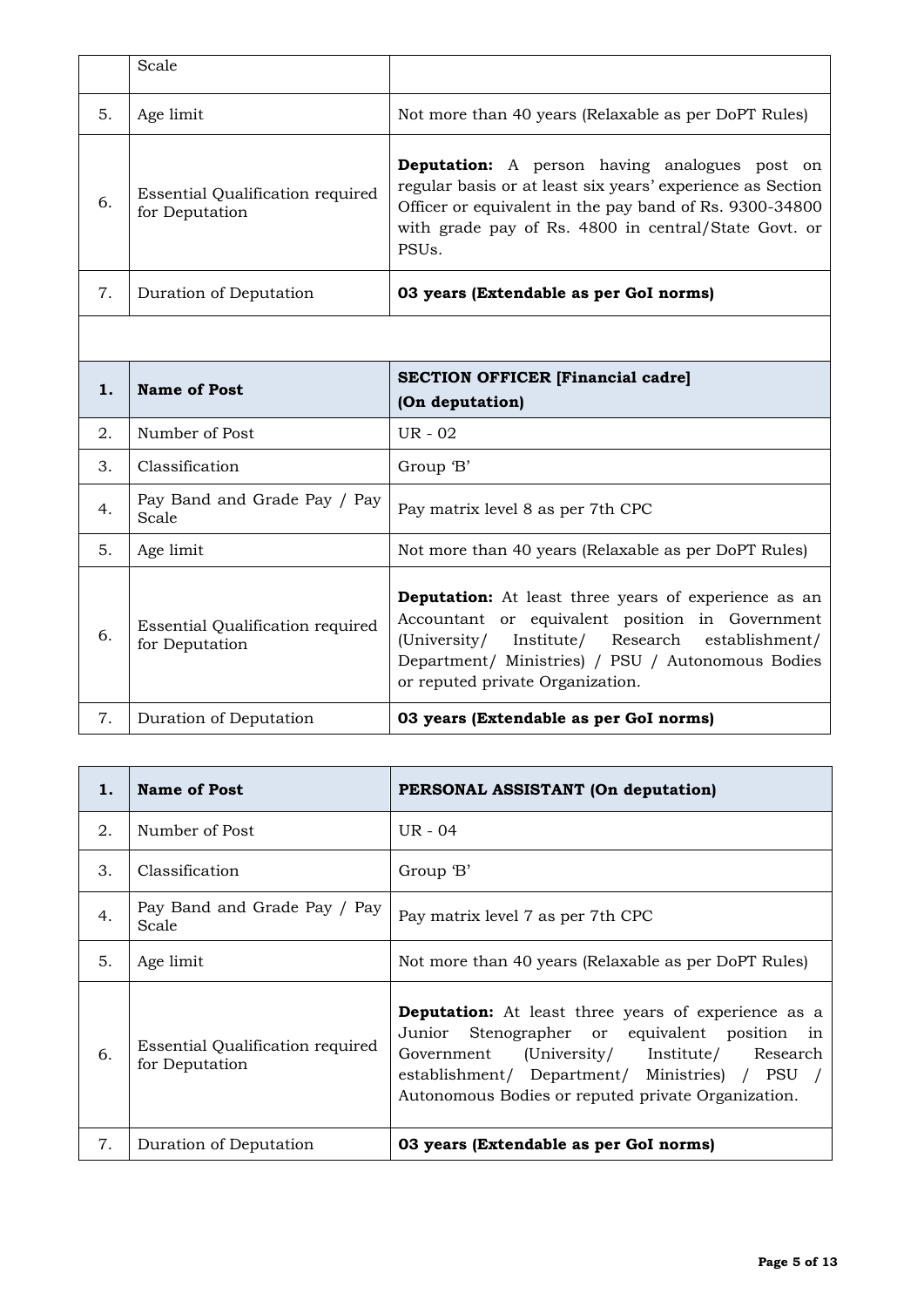| 1. | Name of Post                                       | <b>ACCOUNTANT</b> (On deputation)                                                                                                                             |
|----|----------------------------------------------------|---------------------------------------------------------------------------------------------------------------------------------------------------------------|
| 2. | Number of Post                                     | $UR - 03$                                                                                                                                                     |
| 3. | Classification                                     | Group 'B'                                                                                                                                                     |
| 4. | Pay Band and Grade Pay / Pay<br>Scale              | Pay matrix level 6 as per 7th CPC                                                                                                                             |
| 5. | Age limit                                          | Not more than 40 years (Relaxable as per DoPT Rules)                                                                                                          |
| 6. | Essential Qualification required<br>for Deputation | <b>Deputation:</b> Officers holding analogous posts on<br>regular basis in the Central/ State Government,<br>Universities and other autonomous organizations. |
| 7. | Duration of Deputation                             | 03 years (Extendable as per GoI norms)                                                                                                                        |

| 1. | <b>Name of Post</b>                                | <b>UPPER DIVISION CLERK (On deputation)</b>                                                                                                                                                                                                                    |
|----|----------------------------------------------------|----------------------------------------------------------------------------------------------------------------------------------------------------------------------------------------------------------------------------------------------------------------|
| 2. | Number of Post                                     | UR - 20                                                                                                                                                                                                                                                        |
| 3. | Classification                                     | Group 'B'                                                                                                                                                                                                                                                      |
| 4. | Pay Band and Grade Pay / Pay<br>Scale              | Pay matrix level 4 as per 7th CPC                                                                                                                                                                                                                              |
| 5. | Age limit                                          | Not more than 40 years (Relaxable as per DoPT Rules)                                                                                                                                                                                                           |
| 6. | Essential Qualification required<br>for Deputation | <b>Deputation:</b> At least three years experience as Lower<br>Division Clerk or equivalent position in Government<br>(University/ Institute/ Research establishment/<br>Department/ Ministries) / PSU / Autonomous Bodies<br>or reputed private Organization. |
| 7. | Duration of Deputation                             | 03 years (Extendable as per GoI norms)                                                                                                                                                                                                                         |

| 1. | <b>Name of Post</b>                   | <b>JUNIOR STENOGRAPHER (Direct Recruitment)</b>                                                                                |
|----|---------------------------------------|--------------------------------------------------------------------------------------------------------------------------------|
| 2. | Number of Post                        | UR – 10, OBC – 05, SC – 03, EWS - 02 (Total 20)<br>[Out of 20 posts, 02 posts for Ex-Servicemen and 01<br>post PwD is reserved |
| 3. | Classification                        | Group 'C'                                                                                                                      |
| 4. | Pay Band and Grade Pay / Pay<br>Scale | Pay matrix level 4 as per 7th CPC                                                                                              |
| 5. | Age limit                             | 30 years                                                                                                                       |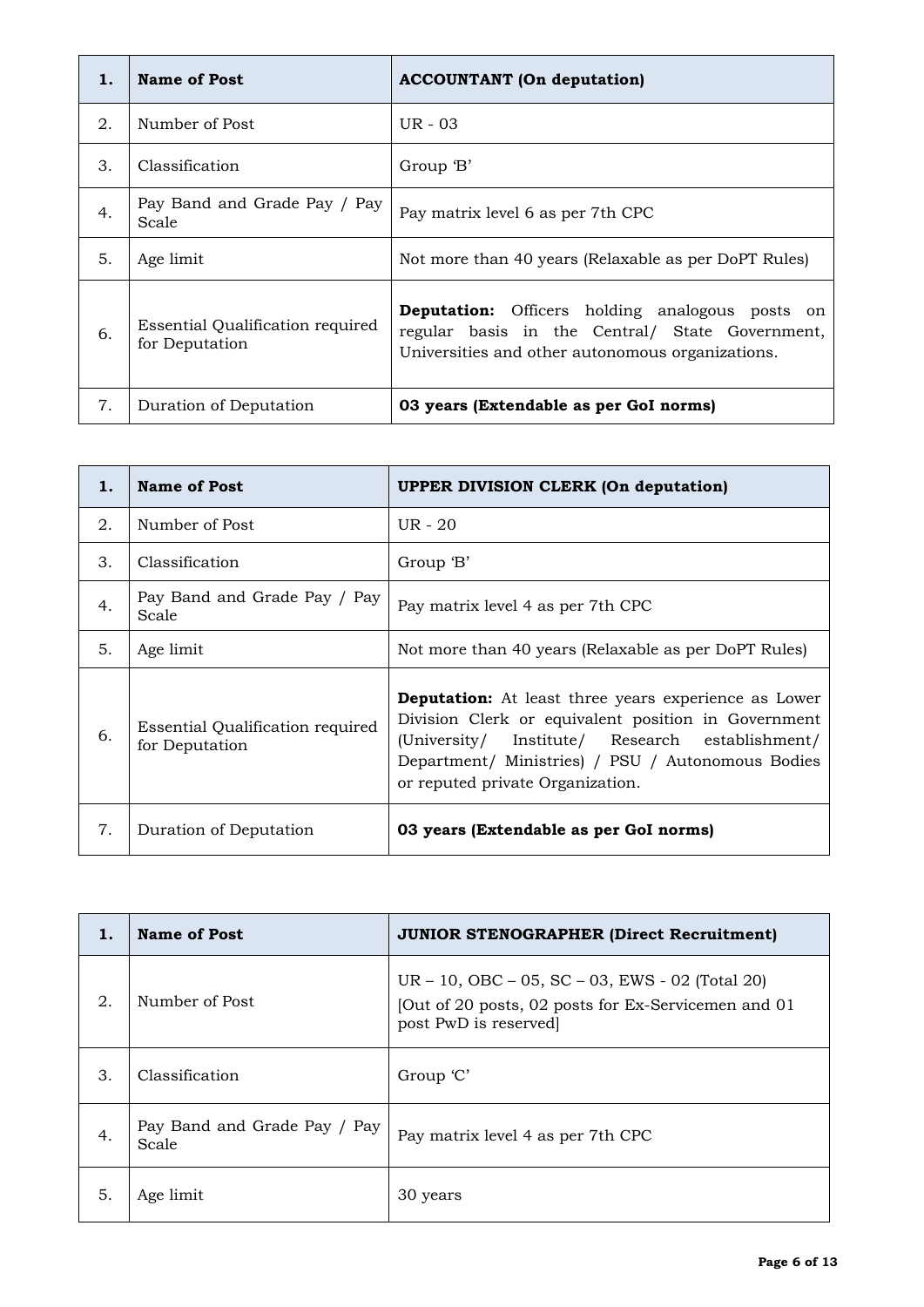| 6. | Educational<br>other<br>and<br>qualifications<br>for<br>required<br>direct recruitment | <b>Essential:</b><br>Inter or 10+2 from a recognized University/Board.<br>Proficiency in Stenography in English/ Hindi with<br>minimum speed of 80 w.p.m.<br>Proficiency in Typing in English/ Hindi with minimum<br>speed of $30/25$ w.p.m.<br>Knowledge of computer applications.                                             |
|----|----------------------------------------------------------------------------------------|---------------------------------------------------------------------------------------------------------------------------------------------------------------------------------------------------------------------------------------------------------------------------------------------------------------------------------|
| 7. | Period of Probation                                                                    | 02 years                                                                                                                                                                                                                                                                                                                        |
| 8. | Recruitment/<br>Method<br>of<br>Selection                                              | Written:<br>1. Aptitude test - 100<br>2. General Knowledge - 50<br>3. Language (Hindi/English) - 100<br>4. Computer Skill test - 50<br>The candidate must obtain at least 50% marks in<br>qualifying test.<br>Selection will be made on grand total marks in 250<br>$(100 + 50 + 100.$<br>Syllabus will be of graduation level. |

# **HOW TO APPLY**

1. Interested and eligible candidates must submit the ONLINE APPLICATION FORM through Link available on the university website from **7th March 2022 (05:00 PM onwards) following the instructions given therein before the last date i.e., 27th March 2022 till 23:59:59 hrs.**

## **IMPORTANT NOTE: THERE IS NO NEED TO SEND THE HARD COPY OF THE APPLICATION FORM VIA POST OR COURIER.**

- 2. Application not received though prescribed process shall be rejected and no correspondence in this regard will be entertained.
- 3. Persons already in employment should apply "Through Proper Channel" however, to avoid delay they may send the advance copy and application through proper channel should reach the university within the 30 days after the closing date for receipt of applications at the below mentioned address:

**The Deputy Registrar (Rectt.) Recruitment Section Dr. Rajendra Prasad Central Agricultural University Pusa, Samastipur – 848125, Bihar (INDIA)**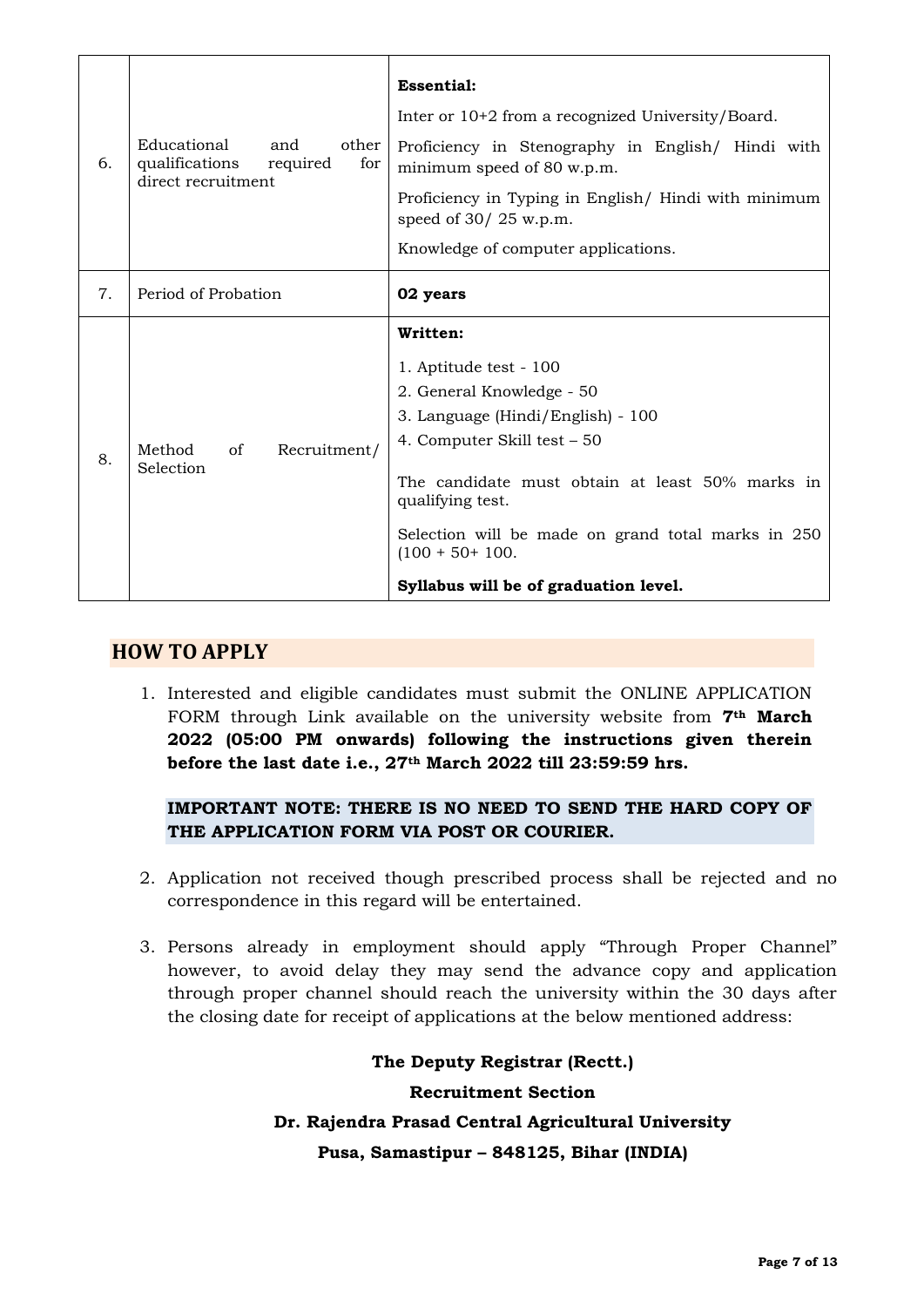4. The candidate who does not apply through proper channel must submit NOC from their employer at time of interview, failing which their candidature will not be considered.

Qualifications/eligibility conditions, age and other documents will be determined as on the last date of receipt of application i.e., **27th March 2022 (for all administrative Positions).**

### **Special Instructions:**

The prescribed essential qualification does not entitle a candidate to be called for Written Examination/Interview. The University will hold Written Examinations and qualifying test (for the prescribed posts as per RR only). The decision of the University in all matters relating to acceptance or rejection of an application, eligibility/suitability of the candidates, mode of selection, and criteria for selection etc. will be final and binding on the candidates. **No inquiry or correspondence will be entertained in this regard.** 

**Note: Candidates are informed that it is mandatory to enter only Percentage in education qualification page (in case of CGPA please convert it to Percentage), if applicable.**

**Candidates applying for a post must ensure that they fulfil all the eligibility conditions on the last date of receipt of application (for all administrative Positions). If on verifications at any time before or after the written examination or interview or appointment, it is found that they do not fulfil any of the eligibility condition or it is found that the information furnished is false or incorrect, their candidature will be cancelled.**

### **GENERAL INSTRUCTIONS FOR FILLING ONLINE APPLICATION FORM:**

- 1. Online mode of submission of applications shall be essential.
- 2. Before filling-up the Online Application Form, the candidates are advised to read General Instructions, Essential Information and Other Important Conditions section carefully.
- 3. The eligible and interested persons are required to submit Online Applications at University Website **[www.rpcau.ac.in](http://www.rpcau.ac.in/)**. The candidate should fill all details while filling the Online Application Form.
- 4. After successful submission of application, candidates can take print-out of application form.
- 5. Applicants are NOT required to send Hard Copy of the duly filled Online Application Form. The hard copy of application form along with all required documents must be brought whenever asked for.
- 6. Candidates are advised to fill their application form carefully such as Name, Father's name, Date of Birth, Category, Qualification, it is mandatory to upload all essential documents along with Photo & Signature. After final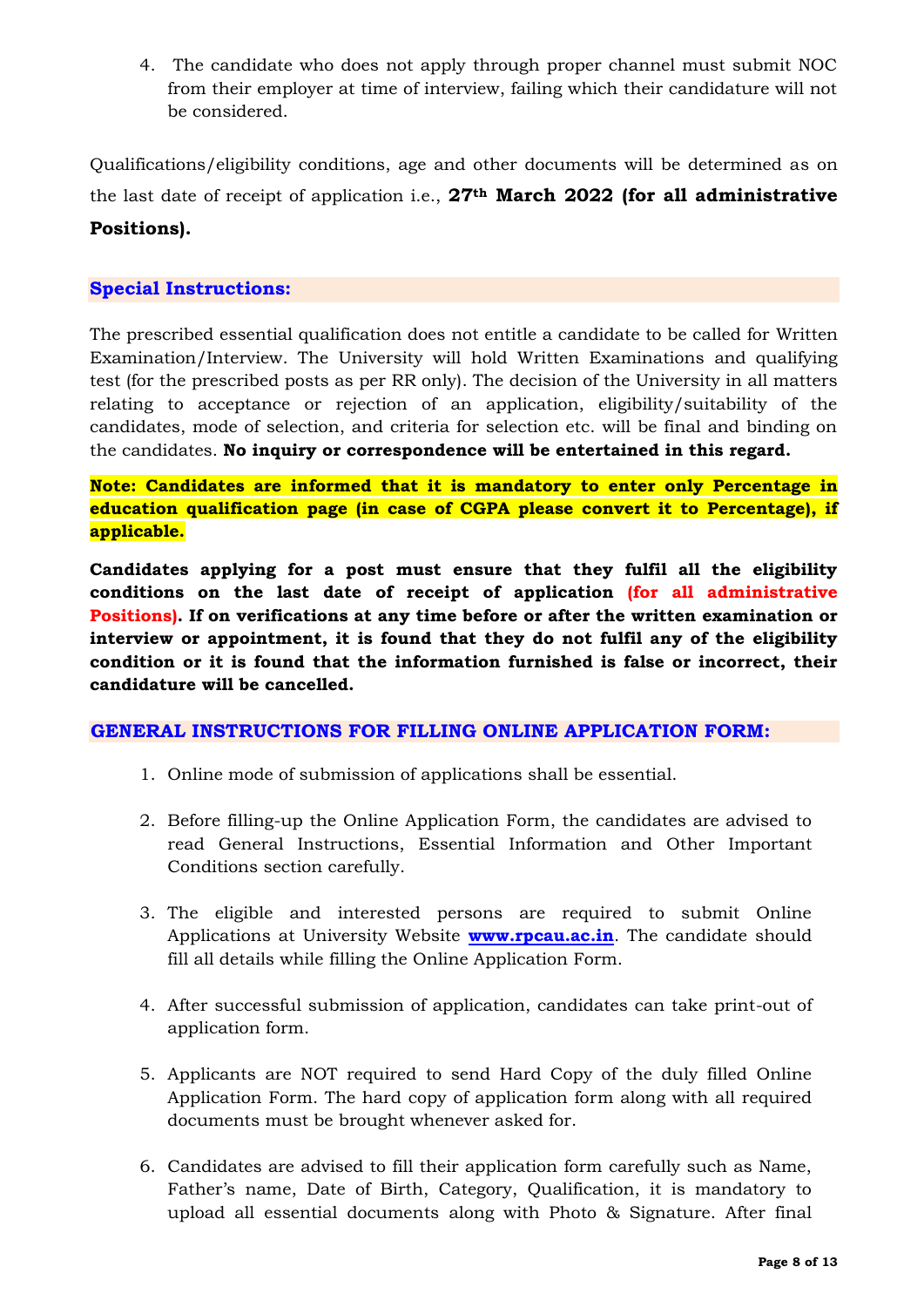submission of application form, no change will be allowed. Candidate will be responsible for any mistake in the data of application form and no correspondence will be entertained in this regard.

7. Applicants must make sure the documents they are uploading are not blur and must be readable.

### **GENERAL INSTRUCTIONS**

- 1. The University reserves the right to:
	- a. Withdraw any advertised post(s) under any category at any time without assigning any reason thereof. Any consequential vacancies arising at the time of Interview may also be filled up from the available candidates. The number of positions is thus open to change;
	- b. Offer the post at a level lower than that advertised, depending upon the qualifications, experience and performance of the candidate;
	- c. Draw reserve panel(s) against the possible vacancies in future;
	- d. Increase or decrease post(s) under any category or not to fill-up any of the advertised positions;
	- **e. To fix any criteria for shortlisting/selection of candidates, at any stage.**
	- **f. To fix criteria for screening the applications so as to reduce the number of candidates to be called for qualifying tests/written tests/interview, at any stage.**
	- g. To conduct qualifying/written tests to further shortlist the candidates for such posts where no test is prescribed in the recruitment rules and a large number of applications are received; and
	- h. Relax the age/qualifications/experience at its discretion.
- 2. A person whose age is less than 18 years shall not be appointed to any post in the University. Persons who are regular employee of RPCAU, Pusa, there will be no age bar for them.
- 3. **Candidates are advised to satisfy themselves before applying that they possess at least the minimum essential qualification/experience laid down for the post.**
- 4. **MINIMUM ESSENTIAL QUALIFICATIONS:** All applicants must fulfill the essential requirements of the post and other conditions stipulated in the advertisement. They are advised to satisfy themselves, before applying, that they possess at least the essential qualifications laid down for various posts. No enquiry asking for advice as to eligibility will be entertained

**NOTE:** *The prescribed essential qualifications are the minimum and the mere possession of the same does not entitle candidates to be called for Written Test/Interview.*

- 5. Separate application (along with application fee) should be filled for each post applied for.
- 7. All the relevant columns of the application form should be filled in.
- 8. Incomplete applications will not be considered and will be **REJECTED.**
- 9. Qualifications/eligibility conditions, age and other documents will be determined as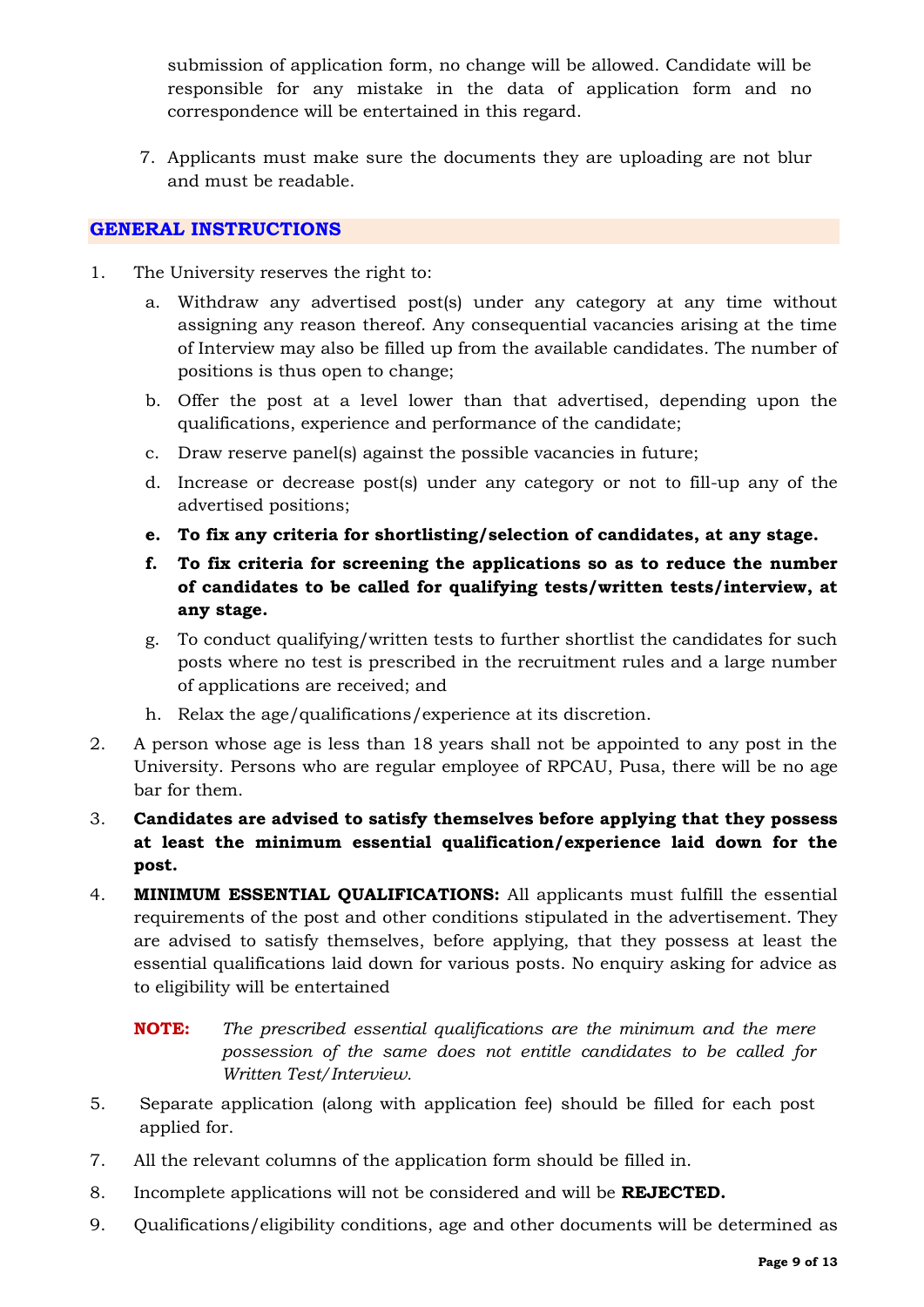on closing date given in the advertisement.

- 10. The process of selection may be by a qualifying test/written test/presentation/interview or a combination thereof.
- 11. No interim correspondence shall be entertained.
- 12. The list of short-listed candidates for Interview/Written Examination/Qualifying or Skill Test and details of Interview/Written Examination/Qualifying or Skill Test will be published on the University Website i.e., **www.rpcau.ac.in** only. **Applicants are advised to check the University Website regularly.**
- 13. The University will not be responsible for any loss of E-mail sent (if any), due to invalid/wrong E-mail ID provided by the candidates or for delay/non-receipt of information, if a candidate fails to access his/her email/website in time. Candidates are advised to visit the University Website regularly.
- 14. After the Written Examination/Interview, in case of selections the appointment will be provisional and is subject to the caste certificate being verified through the proper channels. If the verification reveals that the claim of the candidate to belong to ST/SC/OBC (non-creamy layer)/EWS is false, his/her services will be terminated forthwith without assigning any further reasons and without prejudice to such further action as may be taken under the provisions of Indian Penal Code for production of false certificate.
- 15. Acceptance of documents submitted by an applicant shall be subject to verification by the competent authority. If any document is found to be false/fake/incorrect/malafide either before or after appointment, the document shall be summarily rejected and action may be initiated against the candidate which may lead to cancellation of his/her appointment, as the case may be.
- 16. The appointment of a candidate shall be subject to verification of character & antecedents and caste certificate by the competent authority. Until the verification report of character & antecedents and caste certificate is received, the appointment shall be treated as provisional. In case the report with regard to his/her conducts, character, antecedents, caste certificate etc., is found to be unsatisfactory or false, the appointment shall be cancelled/terminated forthwith.
- 17. The selected candidates shall be required to perform duties as per the Rules of the University, as amended from time to time. The University shall be free to assign any duty as per the exigency of the situation at any time even during non-working hours/holidays which the employee shall have to perform without fail to avoid any disciplinary action.
- 18. The candidate will have to present himself/herself for a Written Test/interview, if called for, at the place and time mentioned at his/her own expenses.
- 19. The service conditions including pay and age of superannuation shall be as per University norms.
- 20. In case of any inadvertent mistake in the process of selection, which may be detected at any stage even after issue of the appointment letter, the University reserves the right to modify/withdraw/cancel any communication made to the candidates.
- 21. The University shall verify the antecedents or documents submitted at any time at the time of appointment or during the tenure of service. In case, it is detected that the information provided in the application form, documents submitted are fake or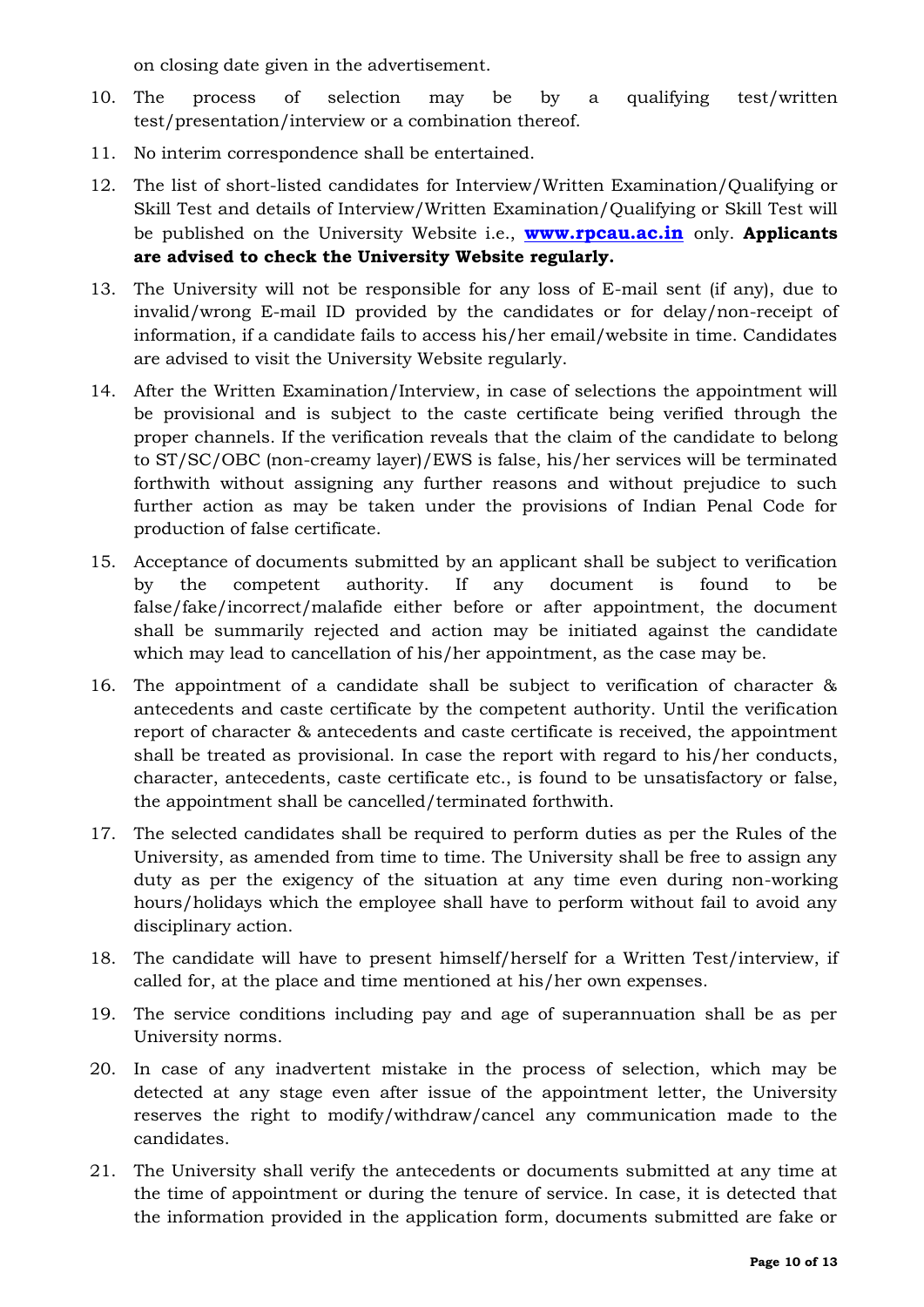the candidate has a clandestine antecedents/background and has suppressed the said information, his/her services shall be terminated forthwith.

- 22. After joining the service of the University, the candidate will have to abide by the Rules, Regulations and Ordinances of the University applicable from time to time. He/she may be assigned any duty within the University or outside depending upon the exigency of the work.
- 23. The applicants serving in Government/Semi-Government organizations / Public Sector Undertakings/Autonomous Bodies must bring '**No Objection Certificate** (NOC)' from their present employer at the time of Interview/Verification of Documents/Written Examination. However, the applicants are advised to formally intimate their present employer in writing about making such application at Dr. Rajendra Prasad Central Agricultural University, Pusa, failing which their candidature/selection may stand cancelled.
- 24. **Canvassing in any form may lead to cancellation of candidature.**
- 25. Though a selected candidate's headquarters can be any Regional Center/KVK/ Unit Dr. Rajendra Prasad Central Agricultural University, Pusa, Samastipur, Bihar, he/she will be liable to serve anywhere in India.
- 26. In case of any disputes, any suites or legal proceedings against the University, the territorial jurisdiction shall be restricted to the Courts in Bihar at District Court at Samastipur and High Court at Patna.
- 27. Any addendum/dedendum/corrigendum/notices in respect to this advertisement shall be published only on the University Website (www.rpcau.ac.in). Therefore, candidates are advised to check the University Website regularly.
- 28. **Fake Institutions:** Candidates, who have obtained degrees or diplomas or certificates for various courses from any Institution declared fake by the University Grants Commission, New Delhi or any other regulatory body as deemed fit shall not be eligible for being considered for recruitment to the posts advertised.
- 29. Any ambiguity or lack of clarity with regard to any clause or rules, the decision of the University shall be final.
- 30. The following categories of persons shall not be eligible to apply for any position in the University:
	- i. Who has been convicted by any Court of Law or any criminal proceedings are pending against him;
	- ii. Who has entered into or contracted a marriage with a person having a spouse living;
	- iii. Who, having a spouse living, has entered into or contracted a marriage with any person. Provided that the Competent Authority of the University may, if satisfied that such marriage is permissible under the personal law applicable to such person and the other party to the marriage and there are other grounds for doing so, exempt any person from the operation of these rules;
	- iv. Who is not a citizen of India; and
	- v. Any other category of person disqualified for appointment by the Government of India/DARE from time to time.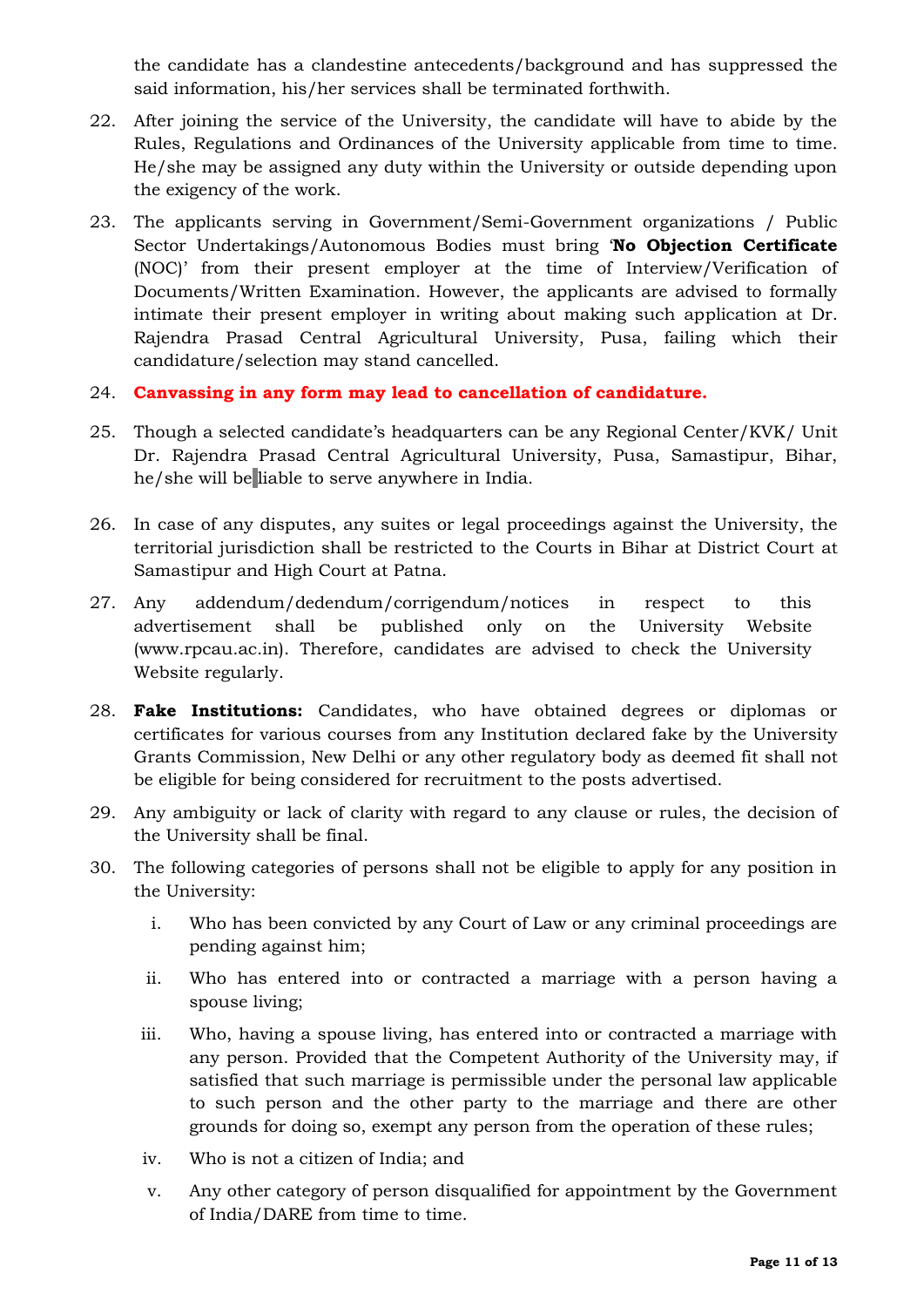#### **OTHER CONDITIONS**

- 1. Reservation Policy will be followed as per Government of India Rules, wherever applicable. The SC/ST/OBC/EWS/PwD candidates are required to attach necessary certificate(s) on prescribed format.
- 2. Person suffering from not less than 40% of the relevant disability shall alone be eligible for the benefit of the reservation for Person with Disabilities.
- 3. The relaxation in age shall as per GoI/University norms.
- 4. The selected candidates will not take up any other assignment during the service in Dr. Rajendra Prasad Central Agricultural University, Pusa.
- 5. The candidate selected will give an undertaking on joining that while discharging duties and responsibilities, he/she shall not disclose any confidential office matter.

#### **ACTION AGAINST CANDIDATES FOUND GUILTY OF MISCONDUCT**

Candidates are warned that they should not furnish any particular that are false, tampered/fabricated or should not suppress any information while filling-up the application form.

At the time of written examination/interview if a candidate is (or has been) found guilty of:

- (i) using unfair means during the examination; or
- (ii) impersonating or procuring impersonation by any person; or
- (iii) misbehaving in the examination hall or taking away the question booklet or any part thereof/answer sheet from the examination hall; or
- (iv) resorting to any irregular of improper means in connection with his/her candidature for selection; or
- (v) obtaining support for his/her candidature by any unfair means, such a candidate may, in addition to rendering himself/herself liable to criminal prosecution, be liable :
	- a. to be disqualified from the examination/interview for which he/she is a candidate.
	- b. to be debarred either permanently or for a specified period, from any examination or recruitment conducted by University.
	- c. for termination of service, if he/she already in Govt. Service.

#### 31. **LIKELY CAUSES OF REJECTION OF APPLICATION:**

The following are likely causes of rejection:

- a. More than one application form for a particular post;
- b. Application is incomplete and not online;
- c. Full fee, if not deposited in the manner prescribed;
- d. Applicant does not possess the requisite academic qualification, experience